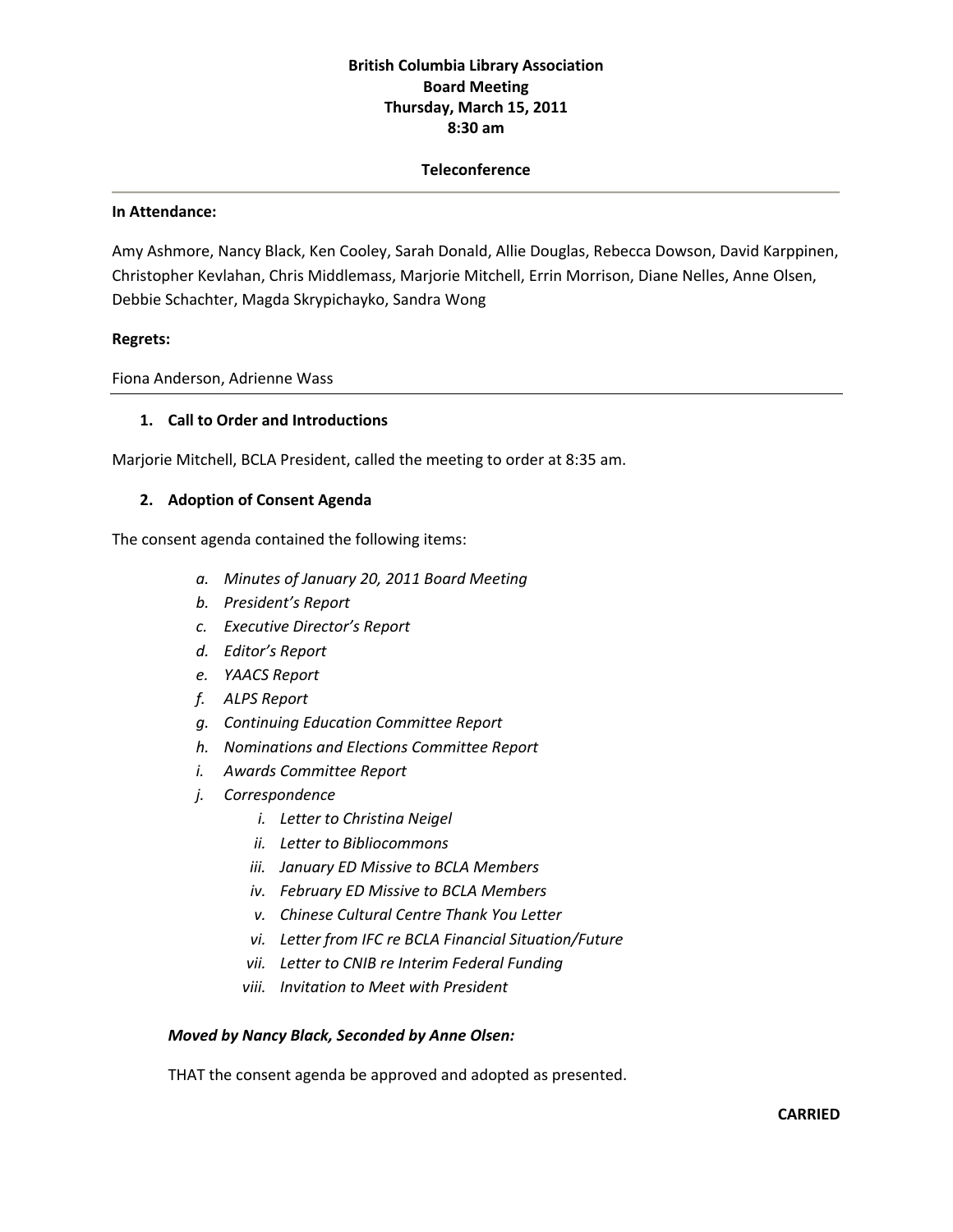### **3. Adoption of Regular Agenda**

Two new items were added to the agenda: *Treasurer's Report* (#4.e), and *Harper Collins* (#5.c).

### *Moved by Chris Middlemass, Seconded by Chris Kevlahan:*

THAT the regular agenda be approved as presented and amended.

**CARRIED**

### **4. Business Arising**

### *a. Conference Planning Committee Report*

Alane Wilson has suggested that the conference evaluation be revised. In discussion the Board directed the Conference Planning Committee to review the conference evaluation structure to better meet future conference planning needs.

### *b. Resolutions Committee Report*

A motion was presented to revise the composition of the Resolutions Committee. All committee members must be BCLA members in good standing.

#### *Moved by Ken Cooley, Seconded by Anne Olsen:*

THAT the composition of the new Resolutions Committee be adopted as presented.

#### **CARRIED**

## *c. 2012 BC Library Conference*

A conference working group has been struck to investigate possibilities for a BC Library Conference to be held in the Lower Mainland in 2012. Results of the 2011 BCLA survey of members and non‐members show that the annual conference is considered the most valuable benefit of membership in the association. The work of the subcommittee will be shared with Board members in the near future.

## *d. Task Force on Strategic Sustainability Update*

Marjorie Mitchell spoke to this item. The task force analyzed various budget scenarios for the upcoming year, which were presented to the Board for consideration.

## *Moved by Debbie Schachter, Seconded by Chris Middlemass:*

THAT BCLA board adopt budget scenario #2 as presented.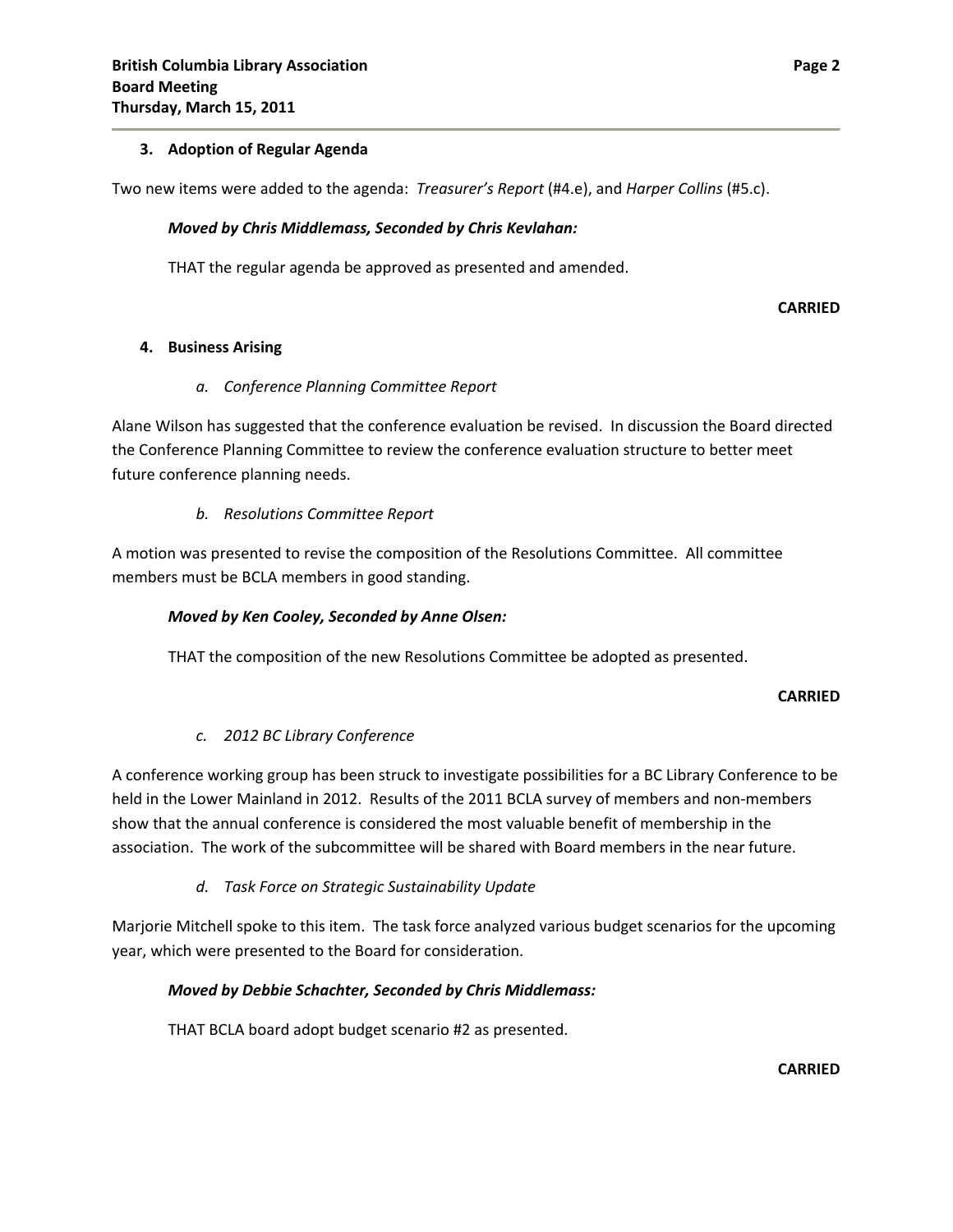The Board expense policy was also presented for review. A recommendation was included that, if passed, would reimburse meeting expenses for officers of the association only, a group which includes the President, Vice President/President Elect, Second Vice President, Treasurer, and Recording Secretary. In discussion members felt that board members should have equal opportunities to participate in the governance of the association, irrespective of their physical location in the province. The proposal was tabled and no voted was held.

# *e. Treasurer's Report*

Chris Middlemass provided the report. The annual financial statements are not yet completed but preliminary estimates indicate that there will be a small surplus this year of \$11,000. Next year's budget is expected to have a modest deficit, although a final plan will only be available after a detailed analysis is completed on the transfer of PLSB funding for database administration to the BC Libraries Cooperative.

## **5. New Business**

# *a. Proposed LGBTQ Interest Group*

Christopher Kevlahan spoke to this item. Deb Thomas has proposed that an interest group be created for gay, lesbian, bisexual, transgender and queer people working in BC libraries and which will be open to all.

# *Moved by Nancy Black, Seconded by Ken Cooley:*

THAT BCLA board approve the creation of the LGBTQ Interest Group.

## **CARRIED**

## *b. Proposed Change to 250/Sunshine Coast Grant*

Anne Olsen spoke to this item. The proposal is to change the award schedule to a calendar year basis and that funds awarded be used prior to the end of the same calendar year.

## *Moved by Anne Olsen, Seconded by Debbie Schachter:*

THAT the 250/Sunshine Coast Grant schedule be revised and adopted as presented.

**CARRIED**

## *c. Harper Collins*

Harper Collins (Publisher) has recently announced a new policy regarding HarperCollins eBooks. Previously, eBooks "purchased" by libraries through programs such as OverDrive could be circulated an unlimited number of times. HarperCollins suggests that this is not economically sustaining and has determined that each eBook purchased can only circulate 26 times before the library must purchase an